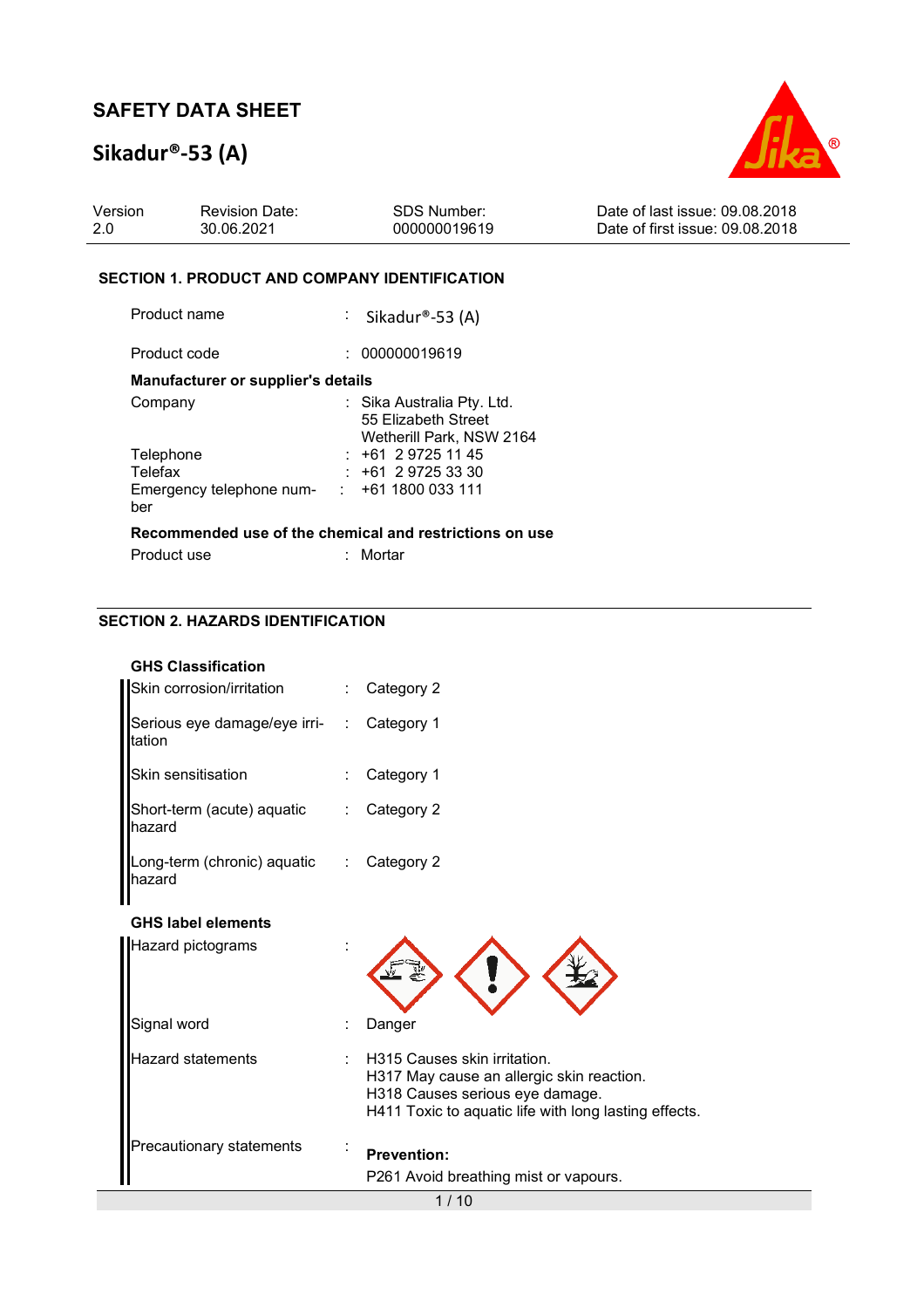# **Sikadur®-53 (A)**



| Version<br>2.0 | <b>Revision Date:</b><br>30.06.2021 | <b>SDS Number:</b><br>000000019619                                                                    | Date of last issue: 09.08.2018<br>Date of first issue: 09.08.2018                                                                                                                                                                                                                                                                                                                   |  |  |
|----------------|-------------------------------------|-------------------------------------------------------------------------------------------------------|-------------------------------------------------------------------------------------------------------------------------------------------------------------------------------------------------------------------------------------------------------------------------------------------------------------------------------------------------------------------------------------|--|--|
|                |                                     | P264 Wash skin thoroughly after handling.<br>the workplace.<br>P273 Avoid release to the environment. | P272 Contaminated work clothing should not be allowed out of<br>P280 Wear protective gloves/ eye protection/ face protection.                                                                                                                                                                                                                                                       |  |  |
|                |                                     | <b>Response:</b><br>CENTER/ doctor.<br>vice/ attention.<br>reuse.<br>P391 Collect spillage.           | P302 + P352 IF ON SKIN: Wash with plenty of water.<br>P305 + P351 + P338 + P310 IF IN EYES: Rinse cautiously with<br>water for several minutes. Remove contact lenses, if present<br>and easy to do. Continue rinsing. Immediately call a POISON<br>P333 + P313 If skin irritation or rash occurs: Get medical ad-<br>P362 + P364 Take off contaminated clothing and wash it before |  |  |
|                |                                     | Disposal:<br>disposal plant.                                                                          | P501 Dispose of contents/ container to an approved waste                                                                                                                                                                                                                                                                                                                            |  |  |

**Other hazards which do not result in classification**

None known.

### **SECTION 3. COMPOSITION/INFORMATION ON INGREDIENTS**

| Substance / Mixture | Mixture |
|---------------------|---------|
|                     |         |

**Components** 

| Chemical name                                   | CAS-No.    | Concentration (% w/w) |
|-------------------------------------------------|------------|-----------------------|
| reaction product: bisphenol-A-(epichlorhydrin); | 25068-38-6 | $>= 10 - 30$          |
| epoxy resin (number average molecular weight    |            |                       |
| $\leq 700$                                      |            |                       |
| Cement (chromium reduced)                       | 65997-15-1 | $>= 3 - 10$           |
| oxirane, mono[(C12-14-alkyloxy)methyl] derivs.  | 68609-97-2 | $>= 1 - 10$           |
| (1-methylethyl)-1,1'-biphenyl                   | 25640-78-2 | $0 - 10$              |

#### **SECTION 4. FIRST AID MEASURES**

| General advice              | Move out of dangerous area.<br>Consult a physician.<br>Show this safety data sheet to the doctor in attendance.                                         |  |  |
|-----------------------------|---------------------------------------------------------------------------------------------------------------------------------------------------------|--|--|
| If inhaled                  | Move to fresh air.<br>Consult a physician after significant exposure.                                                                                   |  |  |
| In case of skin contact     | $\therefore$ Take off contaminated clothing and shoes immediately.<br>Wash off with soap and plenty of water.<br>If symptoms persist, call a physician. |  |  |
| In case of eye contact<br>÷ | Small amounts splashed into eyes can cause irreversible tis-                                                                                            |  |  |
| 2 / 10                      |                                                                                                                                                         |  |  |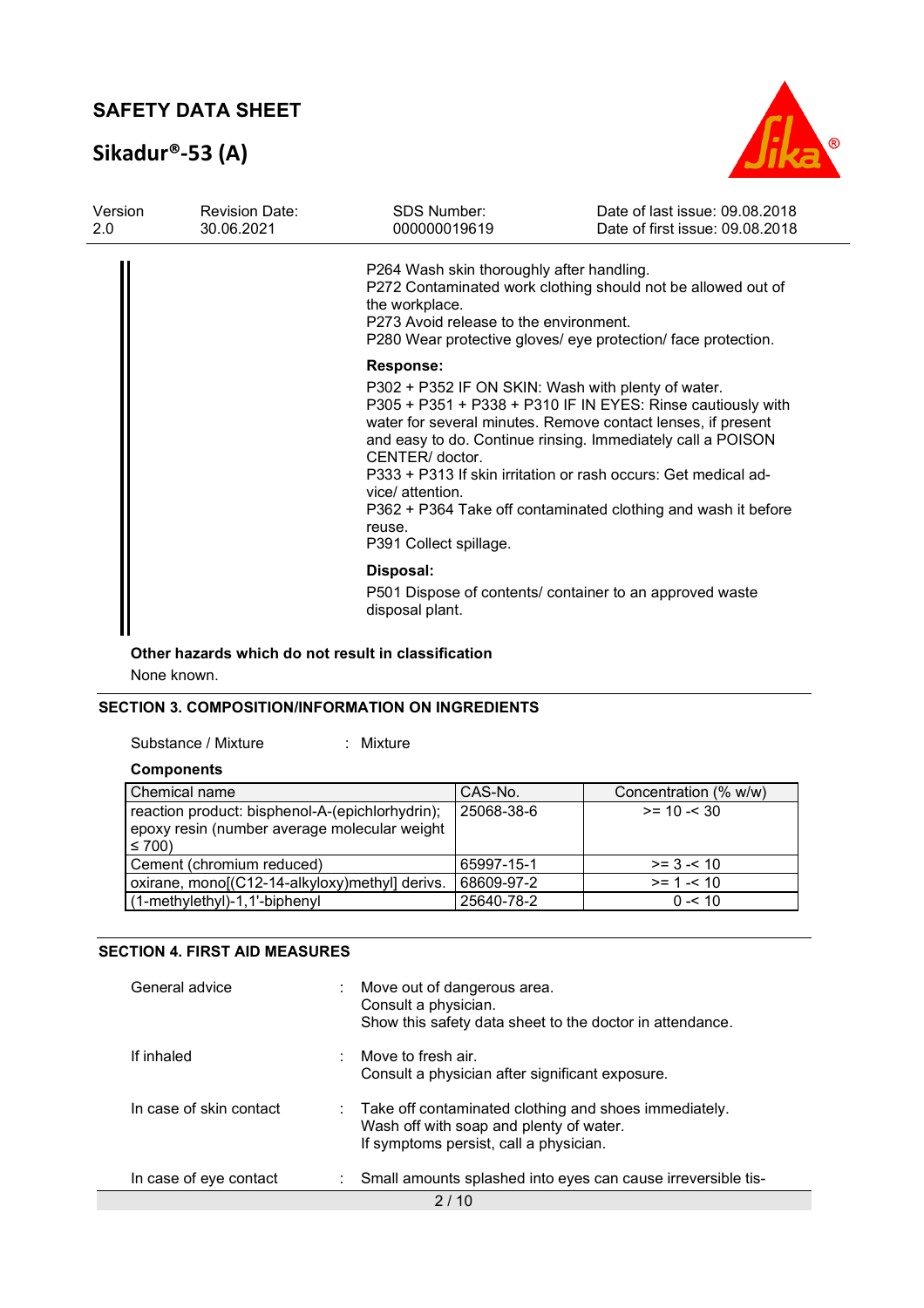# **Sikadur®-53 (A)**



| Version<br>2.0 | <b>Revision Date:</b><br>30.06.2021                               | <b>SDS Number:</b><br>000000019619                                                                                                                                                                                                                                                               | Date of last issue: 09.08.2018<br>Date of first issue: 09.08.2018 |
|----------------|-------------------------------------------------------------------|--------------------------------------------------------------------------------------------------------------------------------------------------------------------------------------------------------------------------------------------------------------------------------------------------|-------------------------------------------------------------------|
|                |                                                                   | sue damage and blindness.<br>In the case of contact with eyes, rinse immediately with plenty<br>of water and seek medical advice.<br>Continue rinsing eyes during transport to hospital.<br>Remove contact lenses.<br>Keep eye wide open while rinsing.                                          |                                                                   |
|                | If swallowed                                                      | Clean mouth with water and drink afterwards plenty of water.<br>Do not give milk or alcoholic beverages.<br>Never give anything by mouth to an unconscious person.<br>Obtain medical attention.                                                                                                  |                                                                   |
|                | Most important symptoms<br>and effects, both acute and<br>delayed | irritant effects<br>sensitising effects<br>Allergic reactions<br>Excessive lachrymation<br><b>Dermatitis</b><br>See Section 11 for more detailed information on health effects<br>and symptoms.<br>Causes skin irritation.<br>May cause an allergic skin reaction.<br>Causes serious eye damage. |                                                                   |
|                | Notes to physician                                                | Treat symptomatically.                                                                                                                                                                                                                                                                           |                                                                   |

#### **SECTION 5. FIREFIGHTING MEASURES**

| Suitable extinguishing media :                     |                | Use extinguishing measures that are appropriate to local cir-<br>cumstances and the surrounding environment.                                                                                                                  |
|----------------------------------------------------|----------------|-------------------------------------------------------------------------------------------------------------------------------------------------------------------------------------------------------------------------------|
| Specific hazards during fire-<br>fighting          | $\sim 10^{-1}$ | Do not allow run-off from fire fighting to enter drains or water<br>courses.                                                                                                                                                  |
| ucts                                               |                | Hazardous combustion prod- : No hazardous combustion products are known                                                                                                                                                       |
| Specific extinguishing meth-<br>ods                | $\mathcal{L}$  | Collect contaminated fire extinguishing water separately. This<br>must not be discharged into drains.<br>Fire residues and contaminated fire extinguishing water must<br>be disposed of in accordance with local regulations. |
| Special protective equipment :<br>for firefighters |                | In the event of fire, wear self-contained breathing apparatus.                                                                                                                                                                |
| Hazchem Code                                       |                | - 27                                                                                                                                                                                                                          |

#### **SECTION 6. ACCIDENTAL RELEASE MEASURES**

| Personal precautions, protec- | Use personal protective equipment.  |
|-------------------------------|-------------------------------------|
| tive equipment and emer-      | Deny access to unprotected persons. |
| gency procedures              |                                     |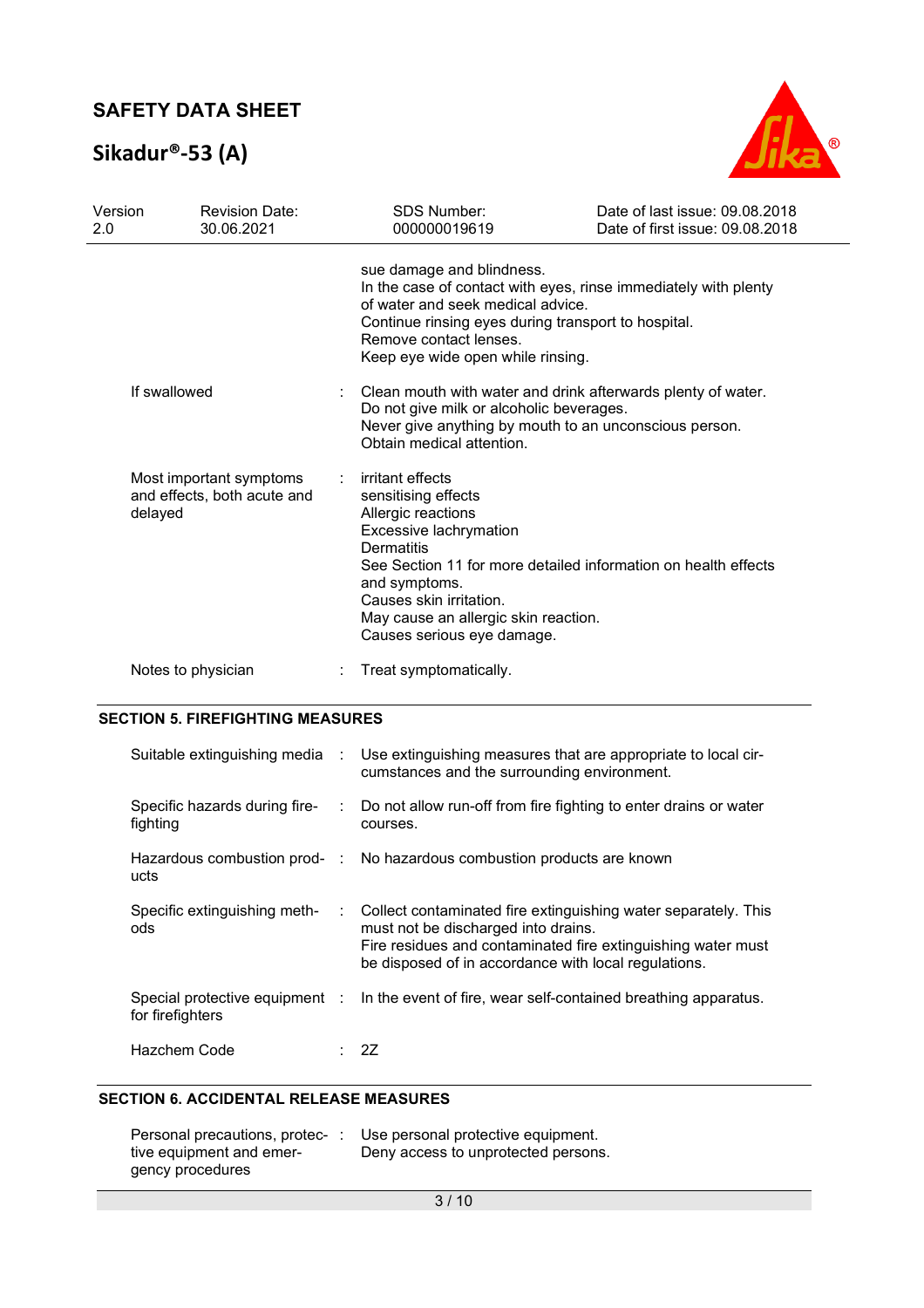# **Sikadur®-53 (A)**



| Version<br>2.0 | <b>Revision Date:</b><br>30.06.2021                      |   | <b>SDS Number:</b><br>000000019619                                                                                                                             | Date of last issue: 09.08.2018<br>Date of first issue: 09.08.2018                                                                                                                                                                                                                                                                                                                           |  |
|----------------|----------------------------------------------------------|---|----------------------------------------------------------------------------------------------------------------------------------------------------------------|---------------------------------------------------------------------------------------------------------------------------------------------------------------------------------------------------------------------------------------------------------------------------------------------------------------------------------------------------------------------------------------------|--|
|                | Environmental precautions                                | ÷ | respective authorities.                                                                                                                                        | Do not flush into surface water or sanitary sewer system.<br>If the product contaminates rivers and lakes or drains inform                                                                                                                                                                                                                                                                  |  |
|                | Methods and materials for<br>containment and cleaning up |   | Soak up with inert absorbent material (e.g. sand, silica gel,<br>acid binder, universal binder, sawdust).<br>Keep in suitable, closed containers for disposal. |                                                                                                                                                                                                                                                                                                                                                                                             |  |
|                | <b>SECTION 7. HANDLING AND STORAGE</b>                   |   |                                                                                                                                                                |                                                                                                                                                                                                                                                                                                                                                                                             |  |
|                | Advice on protection against<br>fire and explosion       | ÷ | Normal measures for preventive fire protection.                                                                                                                |                                                                                                                                                                                                                                                                                                                                                                                             |  |
|                | Advice on safe handling                                  |   | section 8).<br>Do not get in eyes, on skin, or on clothing.<br>For personal protection see section 8.<br>used.<br>plication area.<br>products                  | Avoid exceeding the given occupational exposure limits (see<br>Persons with a history of skin sensitisation problems or asth-<br>ma, allergies, chronic or recurrent respiratory disease should<br>not be employed in any process in which this mixture is being<br>Smoking, eating and drinking should be prohibited in the ap-<br>Follow standard hygiene measures when handling chemical |  |
|                | Hygiene measures                                         |   | practice.<br>When using do not eat or drink.<br>When using do not smoke.<br>Wash hands before breaks and at the end of workday.                                | Handle in accordance with good industrial hygiene and safety                                                                                                                                                                                                                                                                                                                                |  |
|                | Conditions for safe storage                              |   | place.<br>Store in accordance with local regulations.                                                                                                          | Keep container tightly closed in a dry and well-ventilated                                                                                                                                                                                                                                                                                                                                  |  |

#### **SECTION 8. EXPOSURE CONTROLS/PERSONAL PROTECTION**

#### **Components with workplace control parameters**

| Components                                                                                                                       | CAS-No.                                                                                                                      | Value type | Control parame-    | <b>Basis</b> |  |  |
|----------------------------------------------------------------------------------------------------------------------------------|------------------------------------------------------------------------------------------------------------------------------|------------|--------------------|--------------|--|--|
|                                                                                                                                  |                                                                                                                              | (Form of   | ters / Permissible |              |  |  |
|                                                                                                                                  |                                                                                                                              | exposure)  | concentration      |              |  |  |
| Cement (chromium reduced)                                                                                                        | 65997-15-1                                                                                                                   | <b>TWA</b> | 10 mg/m $3$        | AU OEL       |  |  |
| Use adequate ventilation and/or engineering controls to pre-<br>Appropriate engineering<br>controls<br>vent exposure to vapours. |                                                                                                                              |            |                    |              |  |  |
| Personal protective equipment                                                                                                    |                                                                                                                              |            |                    |              |  |  |
| Respiratory protection                                                                                                           | In case of inadequate ventilation wear respiratory protection.<br>Respirator selection must be based on known or anticipated |            |                    |              |  |  |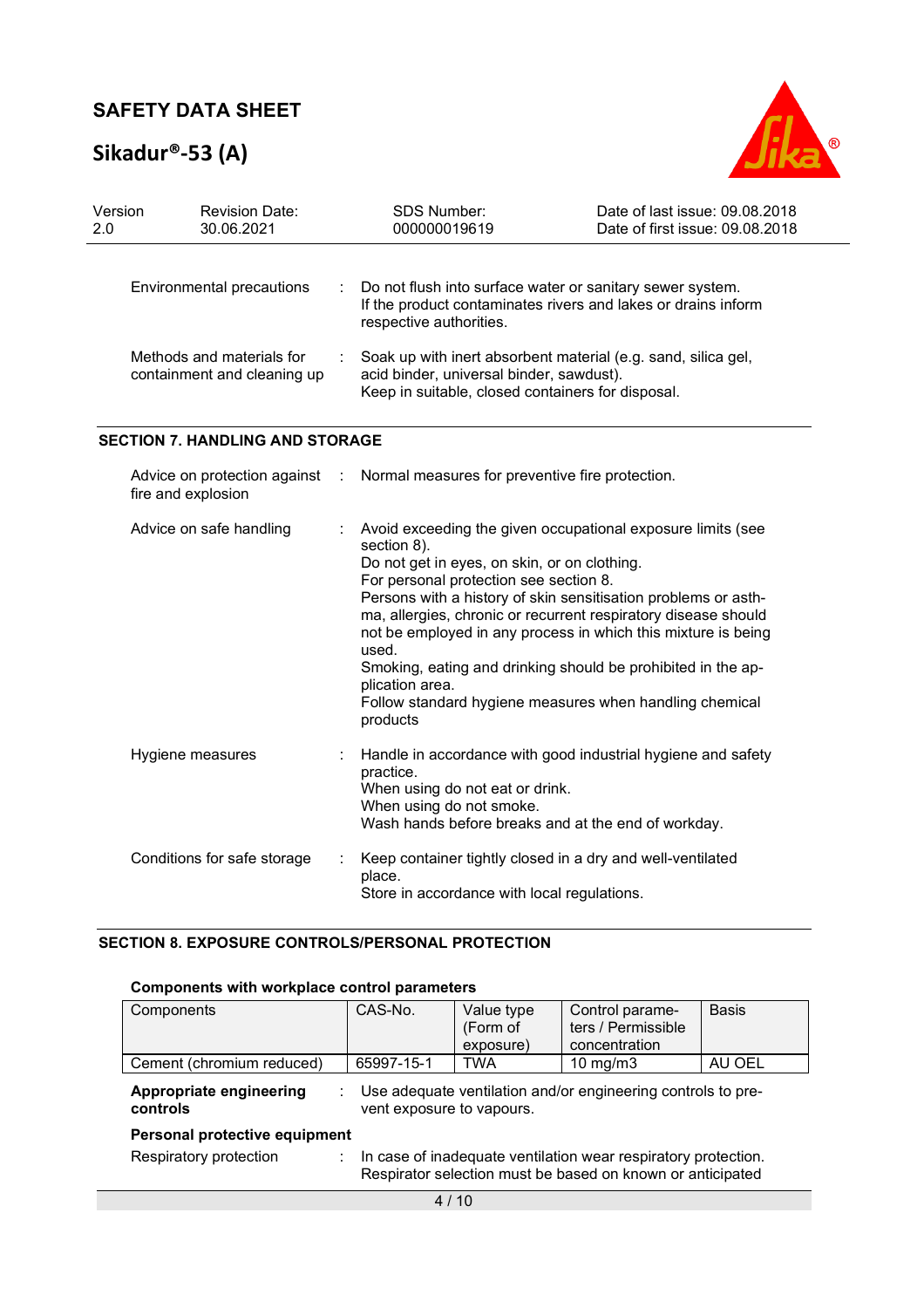# **Sikadur®-53 (A)**



| Version<br>2.0  |                | <b>Revision Date:</b><br>30.06.2021 | <b>SDS Number:</b><br>000000019619                                                                                                                                                                                                                                                                                       | Date of last issue: 09.08.2018<br>Date of first issue: 09.08.2018 |
|-----------------|----------------|-------------------------------------|--------------------------------------------------------------------------------------------------------------------------------------------------------------------------------------------------------------------------------------------------------------------------------------------------------------------------|-------------------------------------------------------------------|
|                 |                |                                     | exposure levels, the hazards of the product and the safe<br>working limits of the selected respirator.                                                                                                                                                                                                                   |                                                                   |
| Hand protection |                |                                     | Chemical-resistant, impervious gloves complying with an<br>approved standard should be worn at all times when handling<br>chemical products if a risk assessment indicates this is nec-<br>essary.<br>Follow AS/NZS 1337.1<br>Recommended: Butyl rubber/nitrile rubber gloves.<br>Contaminated gloves should be removed. |                                                                   |
|                 | Eye protection |                                     | Safety goggles<br>Wear suitable face shield.                                                                                                                                                                                                                                                                             |                                                                   |
|                 |                | Skin and body protection            | Protective clothing (e.g. safety shoes, long-sleeved working<br>clothing, long trousers)<br>Follow AS 2210:3                                                                                                                                                                                                             |                                                                   |

### **SECTION 9. PHYSICAL AND CHEMICAL PROPERTIES**

| Appearance                                                              |    | paste                                     |
|-------------------------------------------------------------------------|----|-------------------------------------------|
| Colour                                                                  |    | green                                     |
| Odour                                                                   | ÷. | very faint                                |
| <b>Odour Threshold</b>                                                  |    | No data available                         |
| рH                                                                      |    | ca. 7.6<br>Concentration: 500 g/l 50 %    |
| Melting point/range / Freezing : No data available                      |    |                                           |
| point<br>Boiling point/boiling range                                    |    | No data available                         |
| Flash point                                                             | t. | > 101 °C (214 °F)<br>(Method: closed cup) |
| Evaporation rate                                                        | t. | No data available                         |
| Flammability (solid, gas)                                               | ÷  | No data available                         |
| Upper explosion limit / Upper : No data available<br>flammability limit |    |                                           |
| Lower explosion limit / Lower : No data available<br>flammability limit |    |                                           |
| Vapour pressure                                                         |    | ca. 0.9 hPa (20 °C (68 °F))               |
| Relative vapour density                                                 |    | No data available                         |
|                                                                         |    |                                           |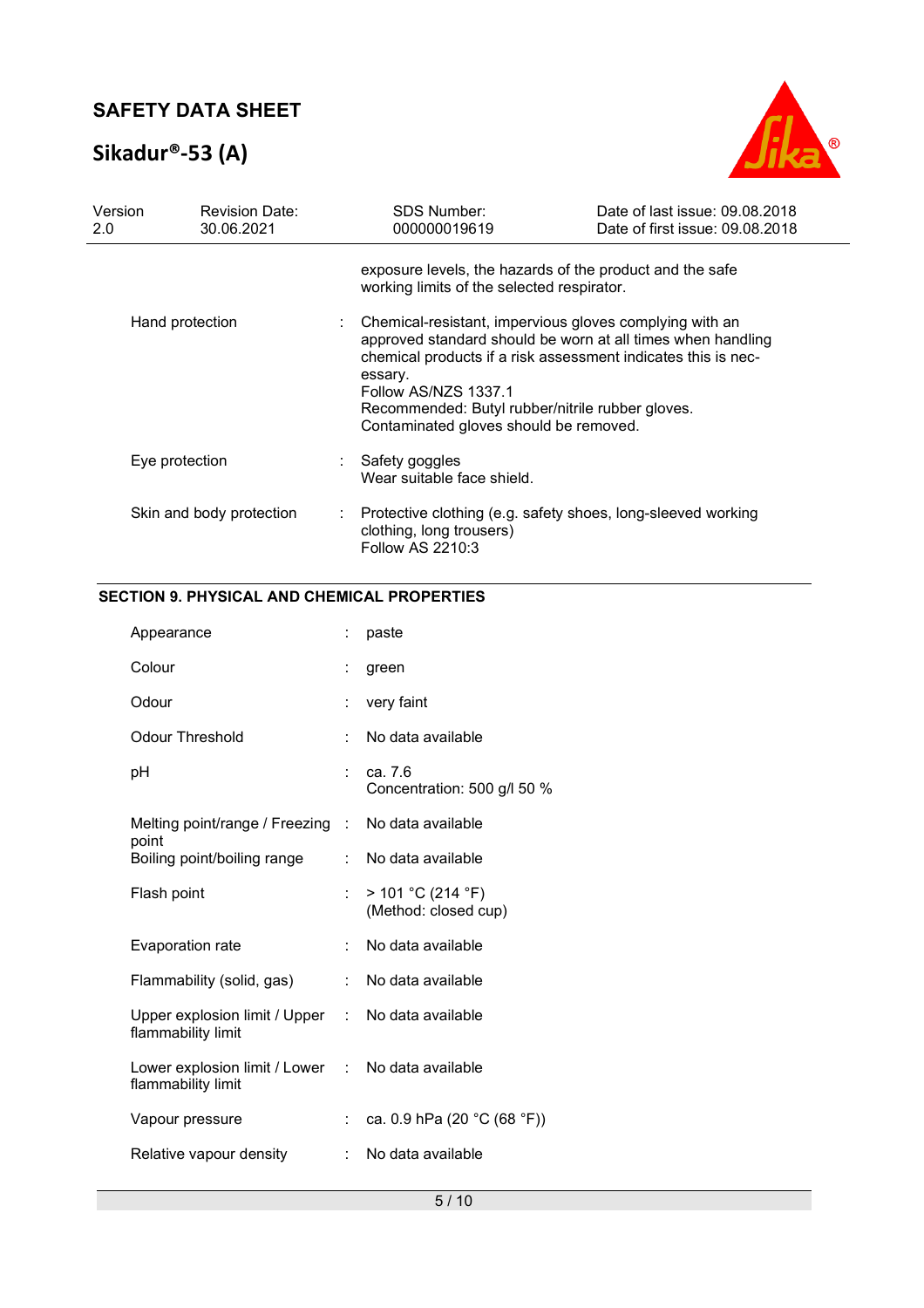# **Sikadur®-53 (A)**



| Version<br>2.0 |                 | <b>Revision Date:</b><br>30.06.2021 |   | <b>SDS Number:</b><br>000000019619                                                                                                                                       | Date of last issue: 09.08.2018<br>Date of first issue: 09.08.2018 |
|----------------|-----------------|-------------------------------------|---|--------------------------------------------------------------------------------------------------------------------------------------------------------------------------|-------------------------------------------------------------------|
|                | Density         |                                     |   | ca. 2.25 g/cm3 (20 °C (68 °F))                                                                                                                                           |                                                                   |
|                | Solubility(ies) | Water solubility                    |   | insoluble                                                                                                                                                                |                                                                   |
|                |                 | Solubility in other solvents        | ÷ | No data available                                                                                                                                                        |                                                                   |
|                |                 | Partition coefficient: n-           |   | No data available                                                                                                                                                        |                                                                   |
|                | octanol/water   | Auto-ignition temperature           |   | No data available                                                                                                                                                        |                                                                   |
|                |                 | Decomposition temperature           |   | No data available                                                                                                                                                        |                                                                   |
|                | Viscosity       | Viscosity, dynamic                  |   | No data available                                                                                                                                                        |                                                                   |
|                |                 | Viscosity, kinematic                |   | $>$ 20.5 mm2/s (40 °C (104 °F))                                                                                                                                          |                                                                   |
|                |                 | <b>Explosive properties</b>         |   | No data available                                                                                                                                                        |                                                                   |
|                |                 | Oxidizing properties                |   | No data available                                                                                                                                                        |                                                                   |
|                |                 | Volatile organic compounds          |   | Directive 2010/75/EU of 24 November 2010 on industrial<br>emissions (integrated pollution prevention and control)<br>Volatile organic compounds (VOC) content: 0.01% w/w |                                                                   |

### **SECTION 10. STABILITY AND REACTIVITY**

| Reactivity             | No dangerous reaction known under conditions of normal use.                   |
|------------------------|-------------------------------------------------------------------------------|
| Chemical stability     | : The product is chemically stable.                                           |
| tions                  | Possibility of hazardous reac- : Stable under recommended storage conditions. |
| Conditions to avoid    | $:$ No data available                                                         |
| Incompatible materials | see section 7.                                                                |

#### **SECTION 11. TOXICOLOGICAL INFORMATION**

**Acute toxicity** 

Not classified based on available information.

| <b>Components:</b>                                                                                            |  |                                          |  |  |  |
|---------------------------------------------------------------------------------------------------------------|--|------------------------------------------|--|--|--|
| reaction product: bisphenol-A-(epichlorhydrin); epoxy resin (number average molecular<br>weight $\leq 700$ ): |  |                                          |  |  |  |
| Acute oral toxicity                                                                                           |  | : LD50 Oral (Rat): $> 5,000$ mg/kg       |  |  |  |
| Acute dermal toxicity                                                                                         |  | : LD50 Dermal (Rabbit): $> 20,000$ mg/kg |  |  |  |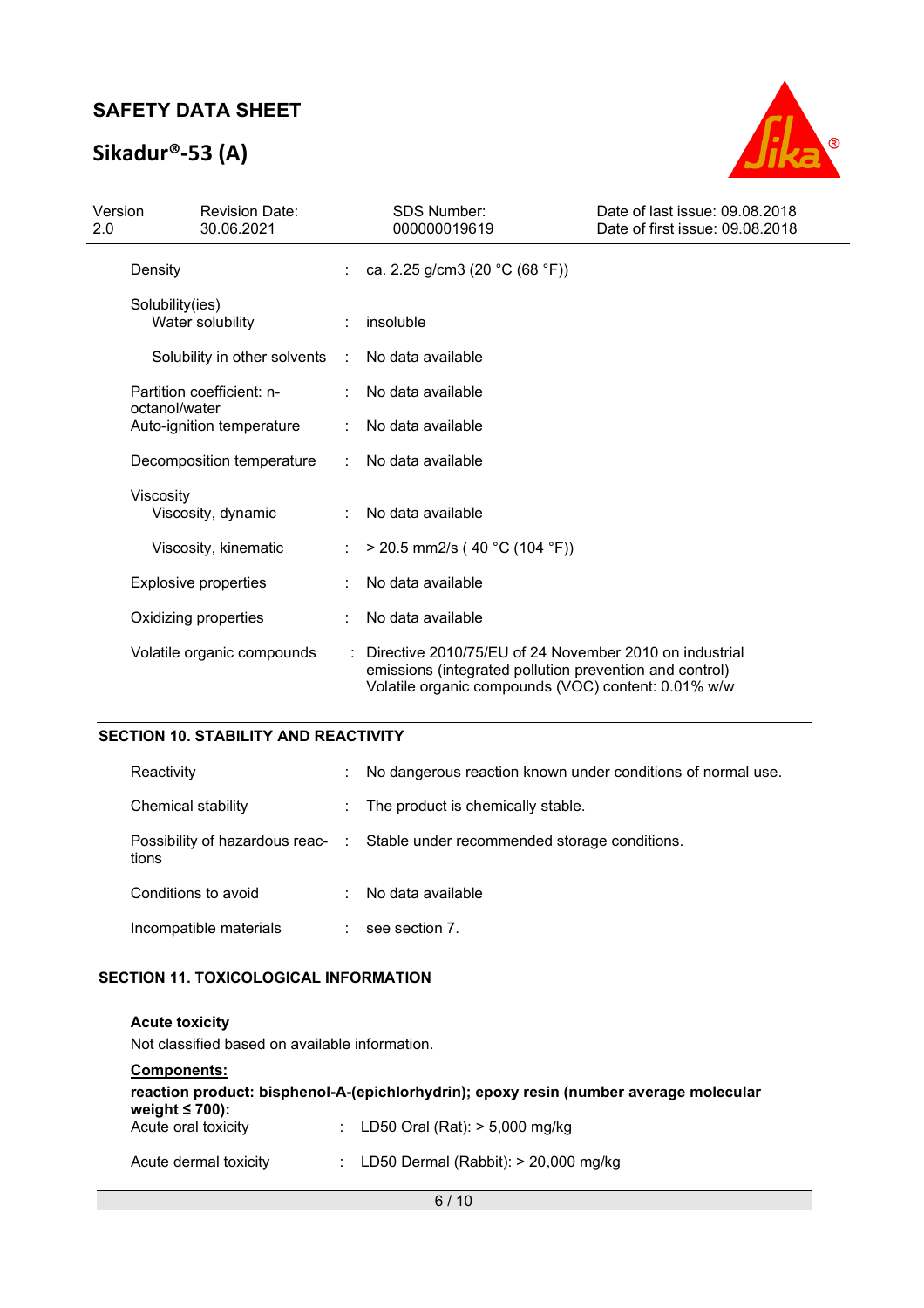# **Sikadur®-53 (A)**



| Version<br>2.0                                              | <b>Revision Date:</b><br>30.06.2021                                                | <b>SDS Number:</b><br>000000019619                                                                                                                                 | Date of last issue: 09.08.2018<br>Date of first issue: 09.08.2018 |
|-------------------------------------------------------------|------------------------------------------------------------------------------------|--------------------------------------------------------------------------------------------------------------------------------------------------------------------|-------------------------------------------------------------------|
| Acute oral toxicity                                         | (1-methylethyl)-1,1'-biphenyl:                                                     | LD50 Oral (Rat): 4,650 mg/kg<br>Method: OECD Test Guideline 401                                                                                                    |                                                                   |
| <b>Skin corrosion/irritation</b><br>Causes skin irritation. |                                                                                    |                                                                                                                                                                    |                                                                   |
|                                                             | Serious eye damage/eye irritation<br>Causes serious eye damage.                    |                                                                                                                                                                    |                                                                   |
|                                                             | Respiratory or skin sensitisation                                                  |                                                                                                                                                                    |                                                                   |
| <b>Skin sensitisation</b>                                   | May cause an allergic skin reaction.                                               |                                                                                                                                                                    |                                                                   |
|                                                             | <b>Respiratory sensitisation</b><br>Not classified based on available information. |                                                                                                                                                                    |                                                                   |
| <b>Chronic toxicity</b>                                     |                                                                                    |                                                                                                                                                                    |                                                                   |
| <b>Germ cell mutagenicity</b>                               | Not classified based on available information.                                     |                                                                                                                                                                    |                                                                   |
| Carcinogenicity                                             | Not classified based on available information.                                     |                                                                                                                                                                    |                                                                   |
| <b>Reproductive toxicity</b>                                | Not classified based on available information.                                     |                                                                                                                                                                    |                                                                   |
| <b>STOT - single exposure</b>                               | Not classified based on available information.                                     |                                                                                                                                                                    |                                                                   |
|                                                             | <b>STOT - repeated exposure</b><br>Not classified based on available information.  |                                                                                                                                                                    |                                                                   |
| <b>Aspiration toxicity</b>                                  | Not classified based on available information.                                     |                                                                                                                                                                    |                                                                   |
|                                                             | <b>SECTION 12. ECOLOGICAL INFORMATION</b>                                          |                                                                                                                                                                    |                                                                   |
| <b>Ecotoxicity</b>                                          |                                                                                    |                                                                                                                                                                    |                                                                   |
| Components:                                                 |                                                                                    |                                                                                                                                                                    |                                                                   |
| weight $\leq 700$ ):<br>Toxicity to fish                    |                                                                                    | reaction product: bisphenol-A-(epichlorhydrin); epoxy resin (number average molecular<br>LC50 (Oncorhynchus mykiss (rainbow trout)): 2 mg/l<br>Exposure time: 96 h |                                                                   |

Toxicity to daphnia and other : EC50 (Daphnia magna (Water flea)): 1.8 mg/l

Toxicity to daphnia and other : LC50 (Daphnia magna (Water flea)): 0.167 mg/l

Exposure time: 48 h

aquatic invertebrates

**(1-methylethyl)-1,1'-biphenyl:**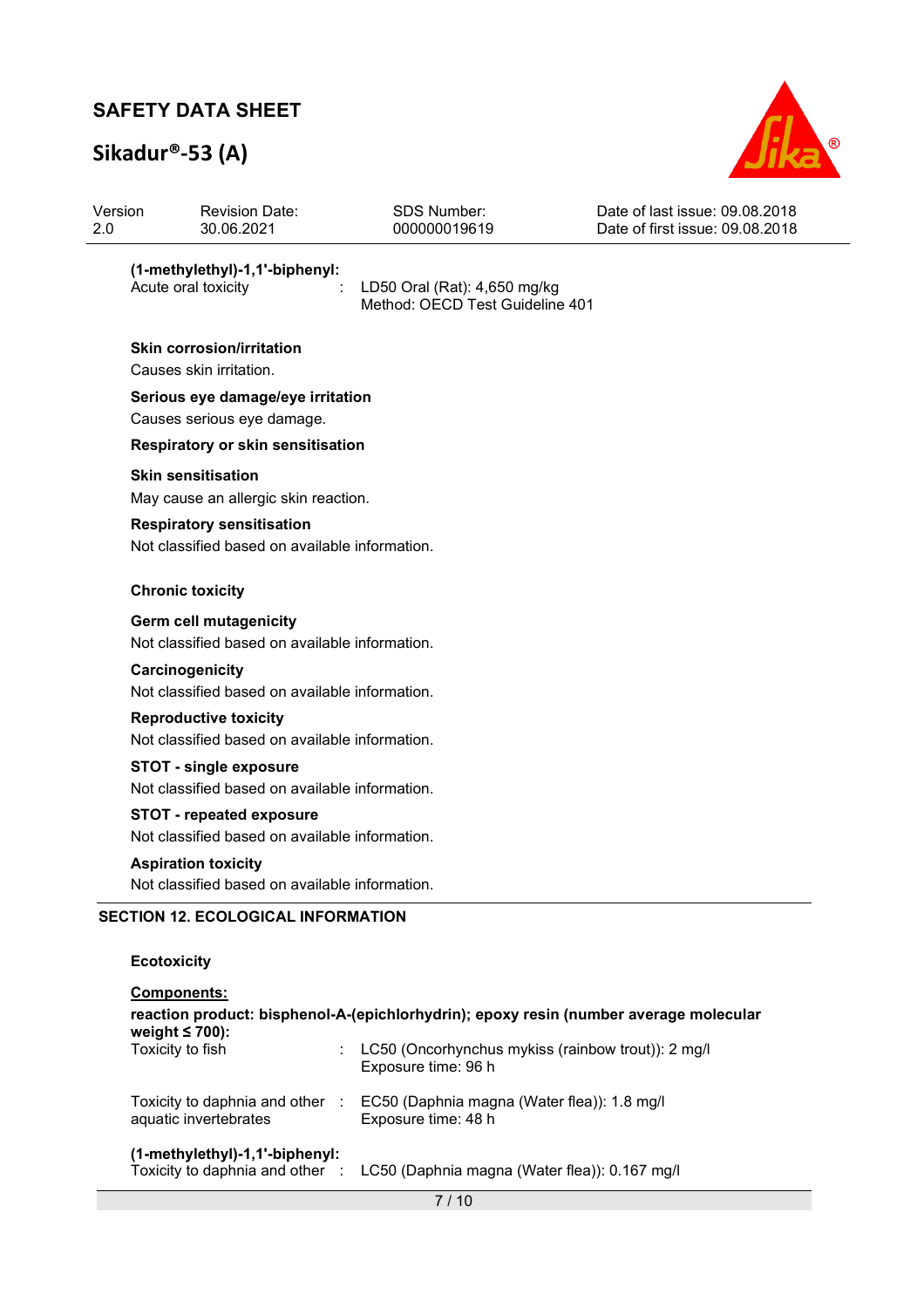# **Sikadur®-53 (A)**



| Version<br>2.0 | <b>Revision Date:</b><br>30.06.2021                       | SDS Number:<br>000000019619                                                                                     | Date of last issue: 09.08.2018<br>Date of first issue: 09.08.2018 |
|----------------|-----------------------------------------------------------|-----------------------------------------------------------------------------------------------------------------|-------------------------------------------------------------------|
|                | aquatic invertebrates                                     | Exposure time: 48 h                                                                                             |                                                                   |
|                | <b>Persistence and degradability</b><br>No data available |                                                                                                                 |                                                                   |
|                | <b>Bioaccumulative potential</b><br>No data available     |                                                                                                                 |                                                                   |
|                | Mobility in soil<br>No data available                     |                                                                                                                 |                                                                   |
|                | Other adverse effects                                     |                                                                                                                 |                                                                   |
|                | <b>Product:</b>                                           |                                                                                                                 |                                                                   |
|                | Additional ecological infor-<br>mation                    | $\sigma_{\rm{eff}}$<br>unprofessional handling or disposal.<br>Toxic to aquatic life with long lasting effects. | An environmental hazard cannot be excluded in the event of        |

#### **SECTION 13. DISPOSAL CONSIDERATIONS**

| <b>Disposal methods</b> |                                                                                                                                                                                                                            |
|-------------------------|----------------------------------------------------------------------------------------------------------------------------------------------------------------------------------------------------------------------------|
| Waste from residues     | : The product should not be allowed to enter drains, water<br>courses or the soil.<br>Do not contaminate ponds, waterways or ditches with chemi-<br>cal or used container.<br>Send to a licensed waste management company. |
| Contaminated packaging  | Empty remaining contents.<br>Dispose of as unused product.<br>Do not re-use empty containers.                                                                                                                              |

If potential for exposure exists refer to Section 8 for specific personal protective equipment.

#### **SECTION 14. TRANSPORT INFORMATION**

#### **International Regulations**

| <b>IATA-DGR</b>                                                  |    |                                                                     |
|------------------------------------------------------------------|----|---------------------------------------------------------------------|
| UN/ID No.                                                        |    | <b>UN 3077</b>                                                      |
| Proper shipping name                                             | ÷. | Environmentally hazardous substance, solid, n.o.s.<br>(epoxy resin) |
| Class                                                            |    | 9                                                                   |
| Packing group                                                    |    | Ш                                                                   |
| Labels                                                           |    | Miscellaneous                                                       |
| Packing instruction (cargo<br>aircraft)                          |    | 956                                                                 |
| Packing instruction (passen-<br>ger aircraft)<br><b>IATA-DGR</b> |    | 956                                                                 |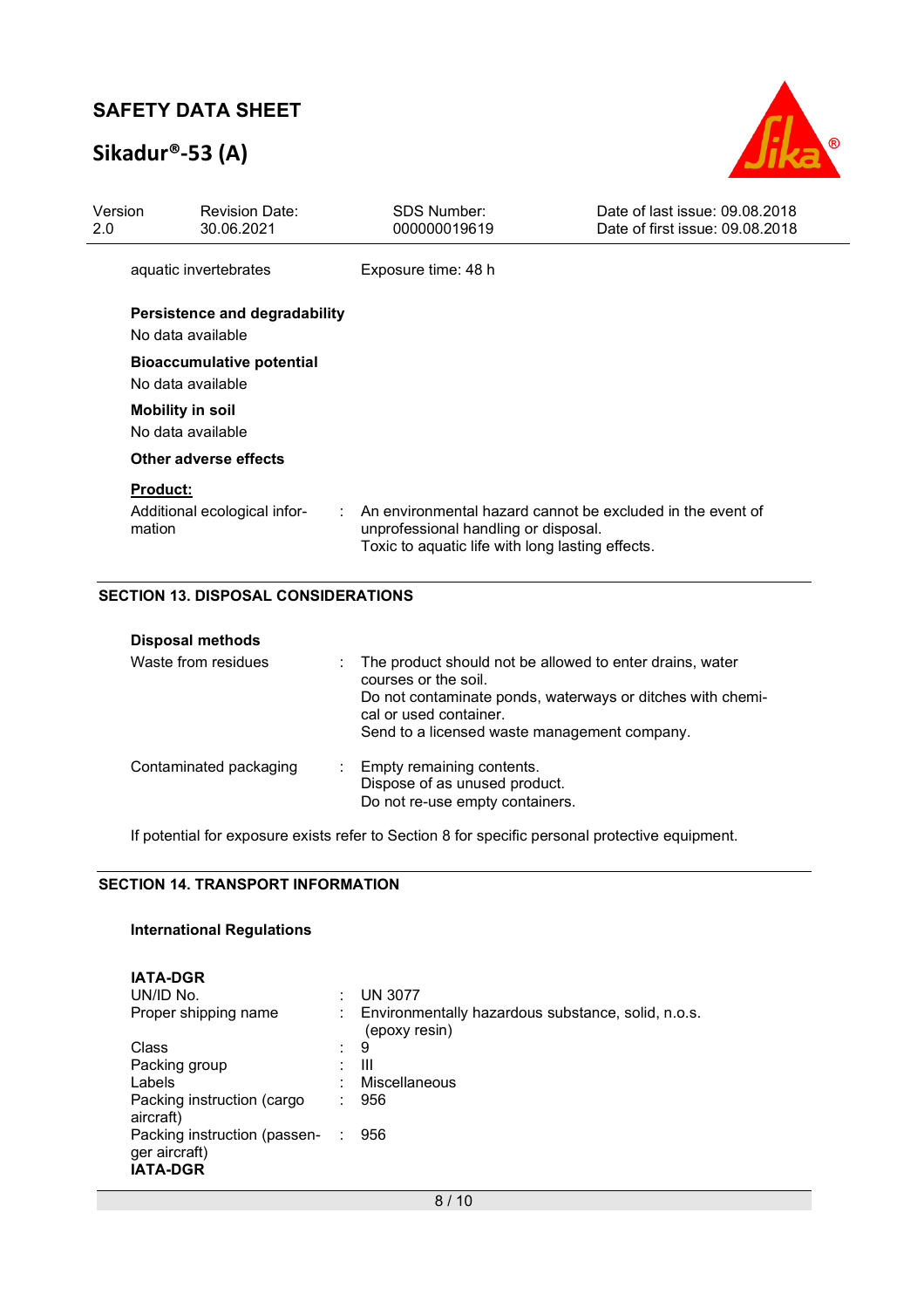## **Sikadur®-53 (A)**



| Version | <b>Revision Date:</b> | SDS Number:  | Date of last issue: 09.08.2018  |
|---------|-----------------------|--------------|---------------------------------|
| 2.0     | 30.06.2021            | 000000019619 | Date of first issue: 09.08.2018 |

Transport in accordance with special regulation A 197

#### **IMDG-Code**

| UN number            | <b>UN 3077</b>                                                         |
|----------------------|------------------------------------------------------------------------|
| Proper shipping name | ENVIRONMENTALLY HAZARDOUS SUBSTANCE, SOLID,<br>N.O.S.<br>(epoxy resin) |
| Class                | 9                                                                      |
| Packing group        | Ш                                                                      |
| Labels               | 9                                                                      |
| EmS Code             | $F-A, S-F$                                                             |
| Marine pollutant     | yes                                                                    |
| <b>IMDG-Code</b>     |                                                                        |
|                      |                                                                        |

Transport in accordance with 2.10.2.7 of the IMDG-Code

**Transport in bulk according to Annex II of MARPOL 73/78 and the IBC Code** 

Not applicable for product as supplied.

#### **National Regulations**

| <b>UN 3077</b>                                                         |
|------------------------------------------------------------------------|
| ENVIRONMENTALLY HAZARDOUS SUBSTANCE, SOLID,<br>N.O.S.<br>(epoxy resin) |
| 9                                                                      |
| Ш                                                                      |
| 9                                                                      |
| 27                                                                     |
|                                                                        |

#### **Special precautions for user**

The transport classification(s) provided herein are for informational purposes only, and solely based upon the properties of the unpackaged material as it is described within this Safety Data Sheet. Transportation classifications may vary by mode of transportation, package sizes, and variations in regional or country regulations.

#### **SECTION 15. REGULATORY INFORMATION**

#### **Safety, health and environmental regulations/legislation specific for the substance or mixture**

| Standard for the Uniform<br>$\therefore$ Schedule 5<br>Scheduling of Medicines and<br>Poisons  |  |                                                                                                                             |
|------------------------------------------------------------------------------------------------|--|-----------------------------------------------------------------------------------------------------------------------------|
| International Chemical Weapons Convention (CWC)<br>Schedules of Toxic Chemicals and Precursors |  | Not applicable                                                                                                              |
| <b>Prohibition/Licensing Requirements</b>                                                      |  | : chromium (III) oxide<br>Refer to model WHS Act and Regu-<br>lations for prohibition, authorisation<br>and restricted use. |

#### **The components of this product are reported in the following inventories:**

AIIC **integral integral integral in the inventory**, or in compliance with the inventory